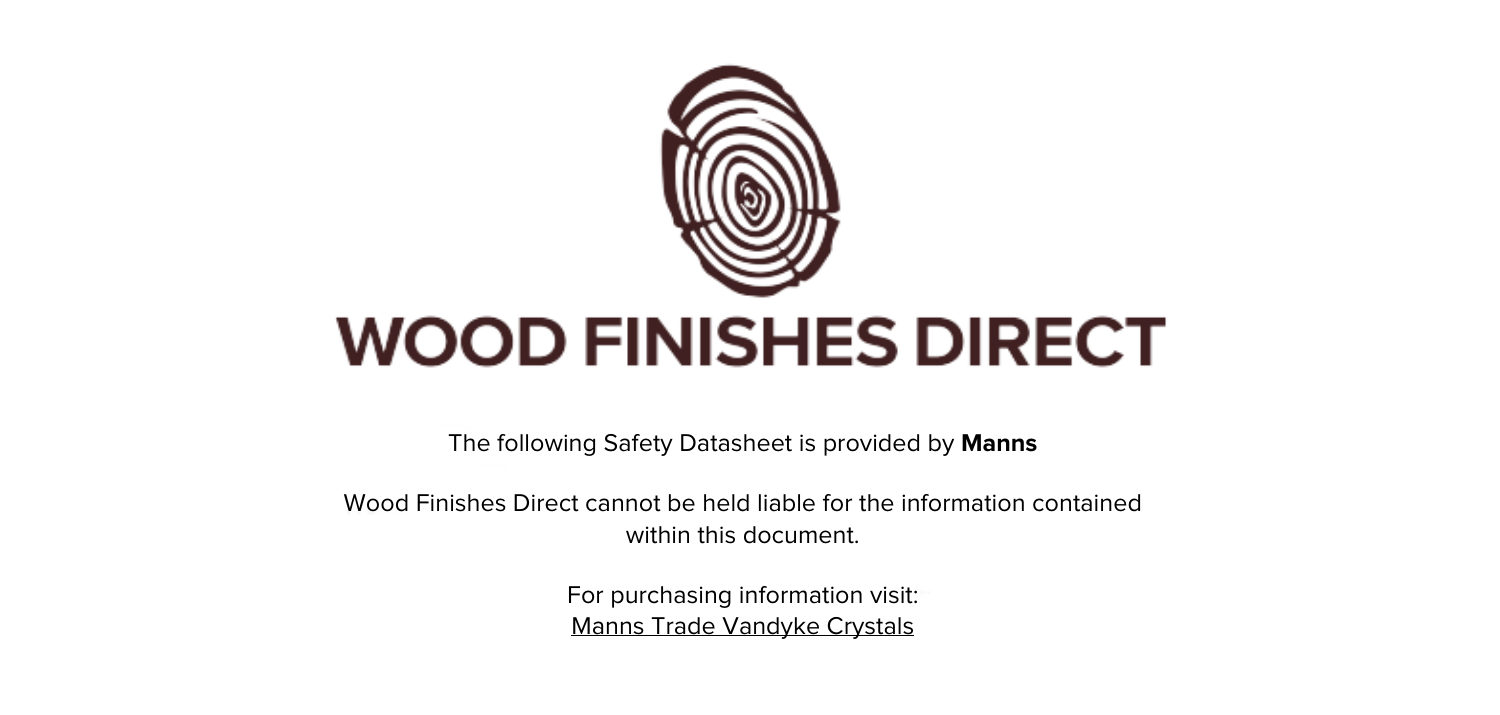

### 1. IDENTIFICATION OF THE SUBSTANCE / PREPARATION AND THE COMPANY

| 1.1. Product Identifier                                                                            |                                                                                                                                                                                                                                   |
|----------------------------------------------------------------------------------------------------|-----------------------------------------------------------------------------------------------------------------------------------------------------------------------------------------------------------------------------------|
| Name                                                                                               | Manns Trade Vandyke Crystals                                                                                                                                                                                                      |
|                                                                                                    | 1.2. Relevant identified uses of the substance or mixture and uses advised against                                                                                                                                                |
| Product Use                                                                                        | Woodstain                                                                                                                                                                                                                         |
| Name                                                                                               | Manns Trade Vandyke Crystals                                                                                                                                                                                                      |
| 1.3. Details of the supplier of the safety data sheet                                              |                                                                                                                                                                                                                                   |
| Company<br>Address<br>Web<br>Telephone<br>Fax<br>Email<br>Email address of the<br>competent person | Wood Finishes Direct LTD<br>Unit B, 5 Acre Trade Estate, Park Farm Road, Folkestone, KENT, CT19 5DS<br>www.wood-finishes-direct.com<br>+44 (0) 1303 213838<br>+44 (0)844 815 4992<br>wood@finishes.direct<br>wood@finishes.direct |
| 1.4. Emergency telephone number                                                                    |                                                                                                                                                                                                                                   |
| Emergency telephone number<br>Company                                                              | 111 (England and Wales) or 08454 24 24 24 (Scotland)<br>National Poisons Information Service (NHS Direct)                                                                                                                         |
| 2. HAZARDS IDENTIFICATION                                                                          |                                                                                                                                                                                                                                   |
| 2.1. Classification of the substance or mixture                                                    |                                                                                                                                                                                                                                   |
| Classification - (1999/45)<br>Classification - 67/548/EEC                                          | <b>Not Classified</b><br>Not Classified                                                                                                                                                                                           |
| 2.2. Label elements                                                                                |                                                                                                                                                                                                                                   |

#### 2.3. Other Hazards

### 3. COMPOSITION/INFORMATION ON INGREDIENTS

#### 3.1. Substance

#### 3.2. Mixtures

The Full Text for all R-Phrases and Hazard Statements are Displayed in Section 16

This mixture does not contain any substances which either present a health or environmental hazard according to directive 67/548/EEC or have an occupational exposure limit assigned.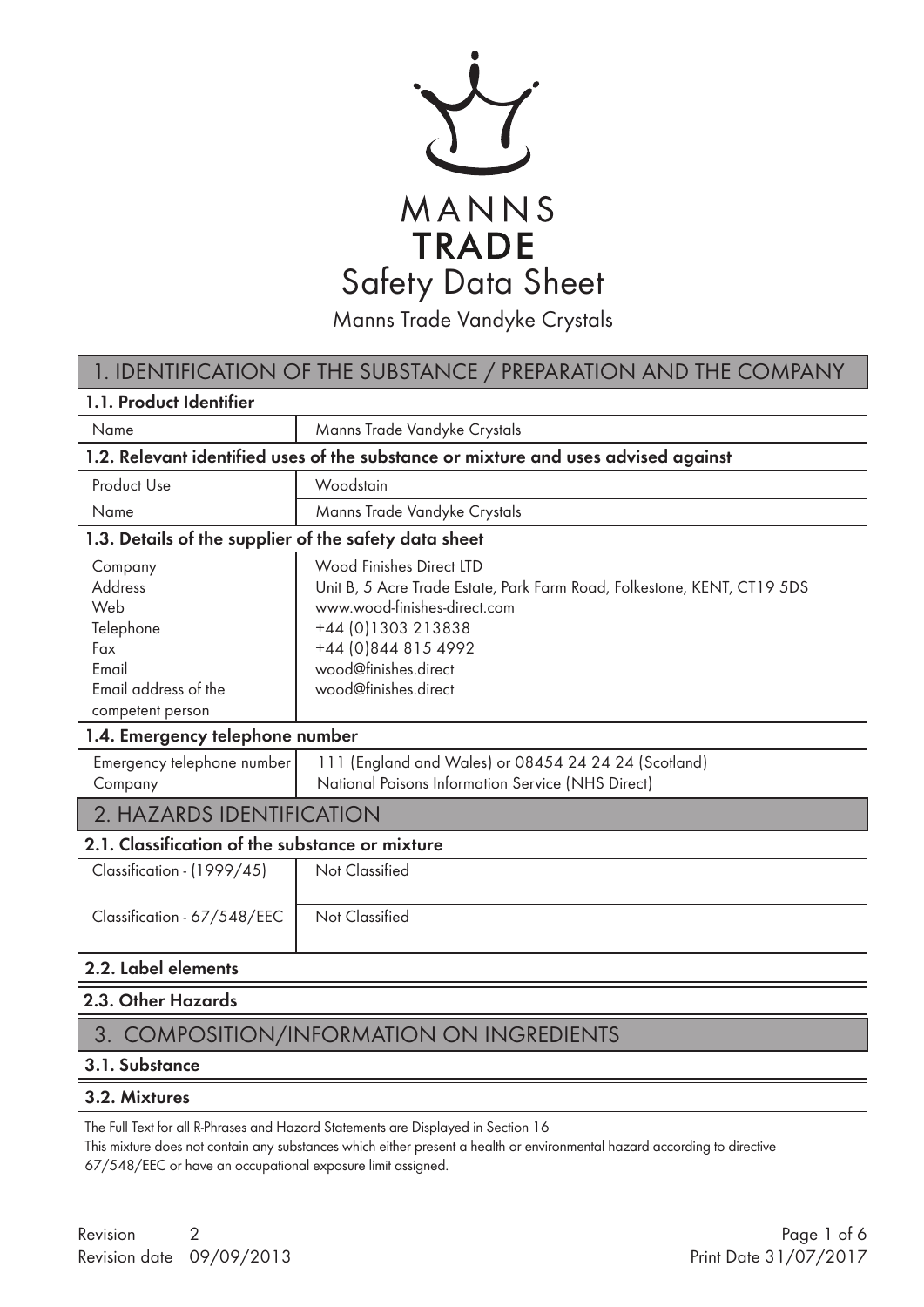| 4. FIRST AID MEASURES<br>4.1. Description of first aid measures |                                                                                                                                                                   |
|-----------------------------------------------------------------|-------------------------------------------------------------------------------------------------------------------------------------------------------------------|
|                                                                 |                                                                                                                                                                   |
| Inhalation                                                      | Remove casualty to fresh air and keep warm and at rest. In case of irregular<br>breathing or respiratory arrest provide artificial respiration.                   |
| Eye contact                                                     | Rinse cautiously with water for several minutes. Remove contact lenses, if present<br>and easy to do. Continue rinsing. Seek medical advice immediately.          |
| Skin contact                                                    | Remove contaminated, saturated clothing immediately. After contact with skin, wash<br>immediately with plenty of water and soap. Do not use solvents or thinners. |
| Ingestion                                                       | If swallowed, rinse mouth with water (only if the person is conscious). Seek<br>medical advice immediately. Keep victim calm. Do not induce vomiting.             |
|                                                                 | 4. On Adventure contracts are constructed affirmed and contracts and delayed                                                                                      |

#### 4.2. Most important symptoms and effects, both acute and delayed

In all cases of doubt, or when symptoms persist, seek medical advice.

#### 4.3. Indication of any immediate medical attention and special treatment needed

### 5. FIREFIGHTING MEASURES

#### 5.1. Extinguishing media

| Suitable extinguishing media<br>Alcohol resistant foam, carbon dioxide, powder, spray mist, (water) |  |
|-----------------------------------------------------------------------------------------------------|--|
| Extinguishing media which<br>Strong water jet<br>must not be used for safety<br>reasons             |  |

#### 5.2. Special hazards arising from the substance or mixture

 Dense black smoke occurs during fire. Inhaling hazardous decomposing products can cause serious health damage.

#### 5.3. Advice for firefighters

 Provide a conveniently located respiratory protective device.Cool closed containers that are near the source of the fire. Do not allow water used to extinguish fire to enter drains, ground or waterways. Treat runoff as hazardous.

## 6. ACCIDENTAL RELEASE MEASURES

#### 6.1. Personal precautions, protective equipment and emergency procedures

 Ventilate affected area. Do not breathe vapours. See protective measures under point 7 and 8.

### Do not allow to enter into surface water or drains. If the product contaminates lakes, 6.2. Environmental precautions

 rivers or sewages, inform competent authorities in accordance with local regulations.

### 6.3. Methods and material for containment and cleaning up

| Isolate leaked material using non-flammable absorption agent (e.g. sand, earth,<br>vermiculit, diatomaceous earth) and collect it for disposal in appropriate containers |
|--------------------------------------------------------------------------------------------------------------------------------------------------------------------------|
| in accordance with the local regulations (see chapter 13). Clean using cleansing<br>agents. Do not use solvents.                                                         |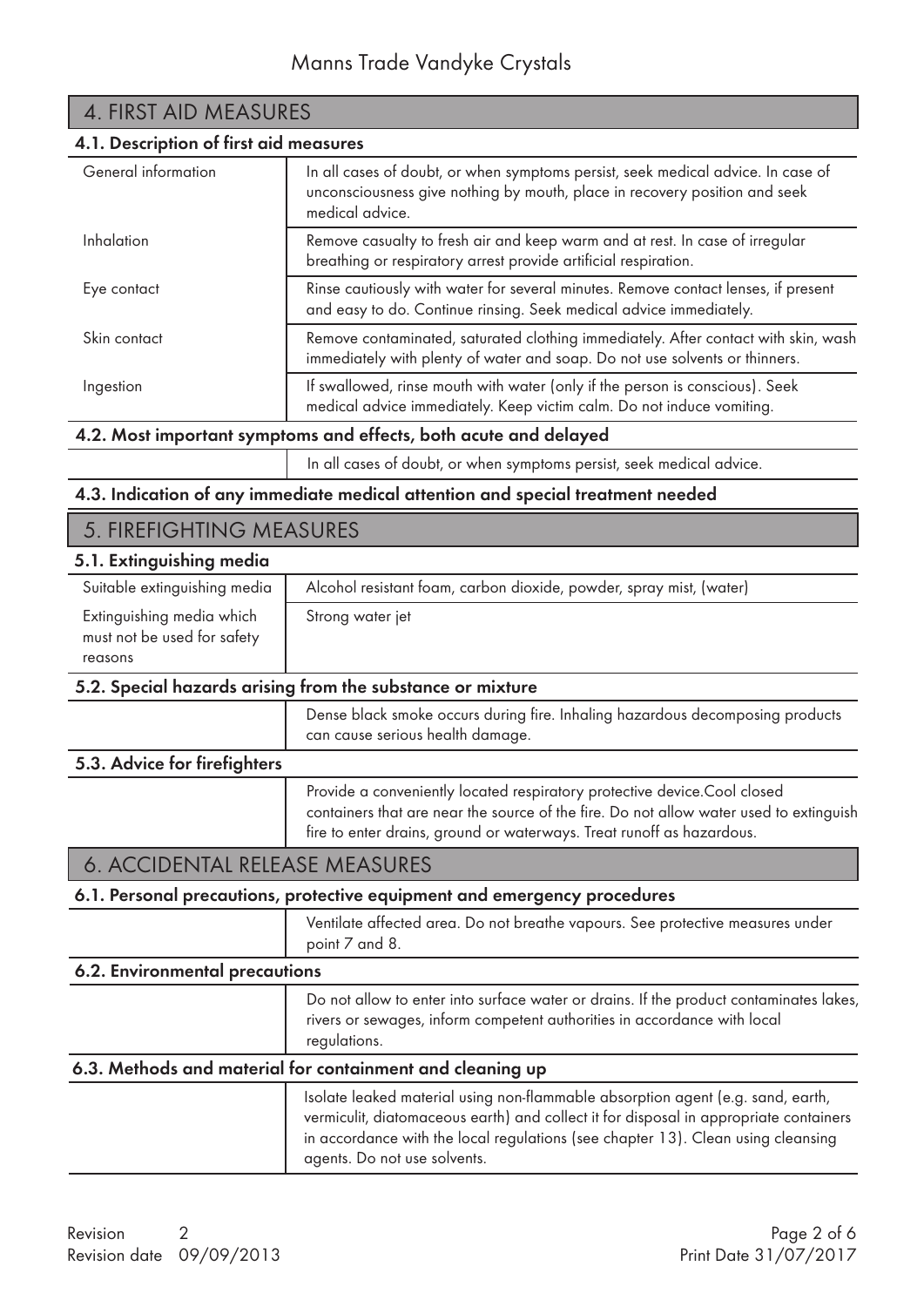| 6.4. Reference to other sections                                  |                                                                                                                                                                                                                                                                                                                                                                                                                                              |
|-------------------------------------------------------------------|----------------------------------------------------------------------------------------------------------------------------------------------------------------------------------------------------------------------------------------------------------------------------------------------------------------------------------------------------------------------------------------------------------------------------------------------|
|                                                                   | Observe protective provisions (see chapter 7 and 8).                                                                                                                                                                                                                                                                                                                                                                                         |
| 7. HANDLING AND STORAGE                                           |                                                                                                                                                                                                                                                                                                                                                                                                                                              |
| 7.1. Precautions for safe handling                                |                                                                                                                                                                                                                                                                                                                                                                                                                                              |
|                                                                   | Avoid contact with skin, eyes and clothes. Avoid respiration of swarf. When using<br>do not eat, drink or smoke. Personal protection equipment: refer to chapter 8. Do<br>not empty containers with pressure - no pressure vessel! Always keep in containers<br>that correspond to the material of the original container. Follow the legal protection<br>and safety regulations.                                                            |
| 7.2. Conditions for safe storage, including any incompatibilities |                                                                                                                                                                                                                                                                                                                                                                                                                                              |
| Requirements for storage<br>rooms and vessels                     | Storage in accordance with the Ordinance on Industrial Safety and Health<br>(BetrSiVO). Keep container tightly closed. Do not empty containers with pressure -<br>no pressure vessel! Smoking is forbidden. Access only for authorised persons. Store<br>carefully closed containers upright to prevent any leaks. Soils have to conform to<br>the "Guidelines for avoidance of ignition hazards due to electrostatic charges<br>(BGR 132)". |
| Hints on joint storage                                            | Keep away from strongly acidic and alkaline materials as well as oxidizers.                                                                                                                                                                                                                                                                                                                                                                  |
| Further information on<br>storage conditions                      | Store in a well-ventilated and dry room at temperatures between 15°C and 25°C.<br>Keep container tightly closed. Smoking is forbidden. Access only for authorised<br>persons. Store carefully closed containers upright to prevent any leaks.                                                                                                                                                                                                |

### 7.3. Specific end use(s)

Observe technical data sheet.Observe instructions for use.

# 8. EXPOSURE CONTROLS/PERSONAL PROTECTION

#### 8.1. Control parameters

#### 8.2. Exposure controls

| 8.2.1. Appropriate<br>engineering controls | Provide good ventilation. This can be achieved with local or room suction.                                                                                                                                                                                                                                                                                                                                                                                                                                                                                         |
|--------------------------------------------|--------------------------------------------------------------------------------------------------------------------------------------------------------------------------------------------------------------------------------------------------------------------------------------------------------------------------------------------------------------------------------------------------------------------------------------------------------------------------------------------------------------------------------------------------------------------|
| Eye / face protection                      | Wear closely fitting protective glasses in case of splashes.                                                                                                                                                                                                                                                                                                                                                                                                                                                                                                       |
| Skin protection -<br>Handprotection        | For prolonged or repeated handling the following glove material must be used:<br>Thickness of the glove material 0,4 mm Breakthrough time (maximum wearing time)<br>30 min Observe the instructions and details for use, storage, maintenance and<br>replacement provided by the protective glove manufacturer. Penetration time of<br>glove material depending on intensity and duration of exposure to skin.<br>Recommended glove articles DIN EN 374<br>Barrier creams can help protecting exposed skin areas. In no case should they be<br>used after contact. |
| Skin protection - Other                    | Wear suitable protective clothing and gloves.                                                                                                                                                                                                                                                                                                                                                                                                                                                                                                                      |
| Respiratory protection                     | Respiratory protection must be used if air contamination exceeds acceptable level.                                                                                                                                                                                                                                                                                                                                                                                                                                                                                 |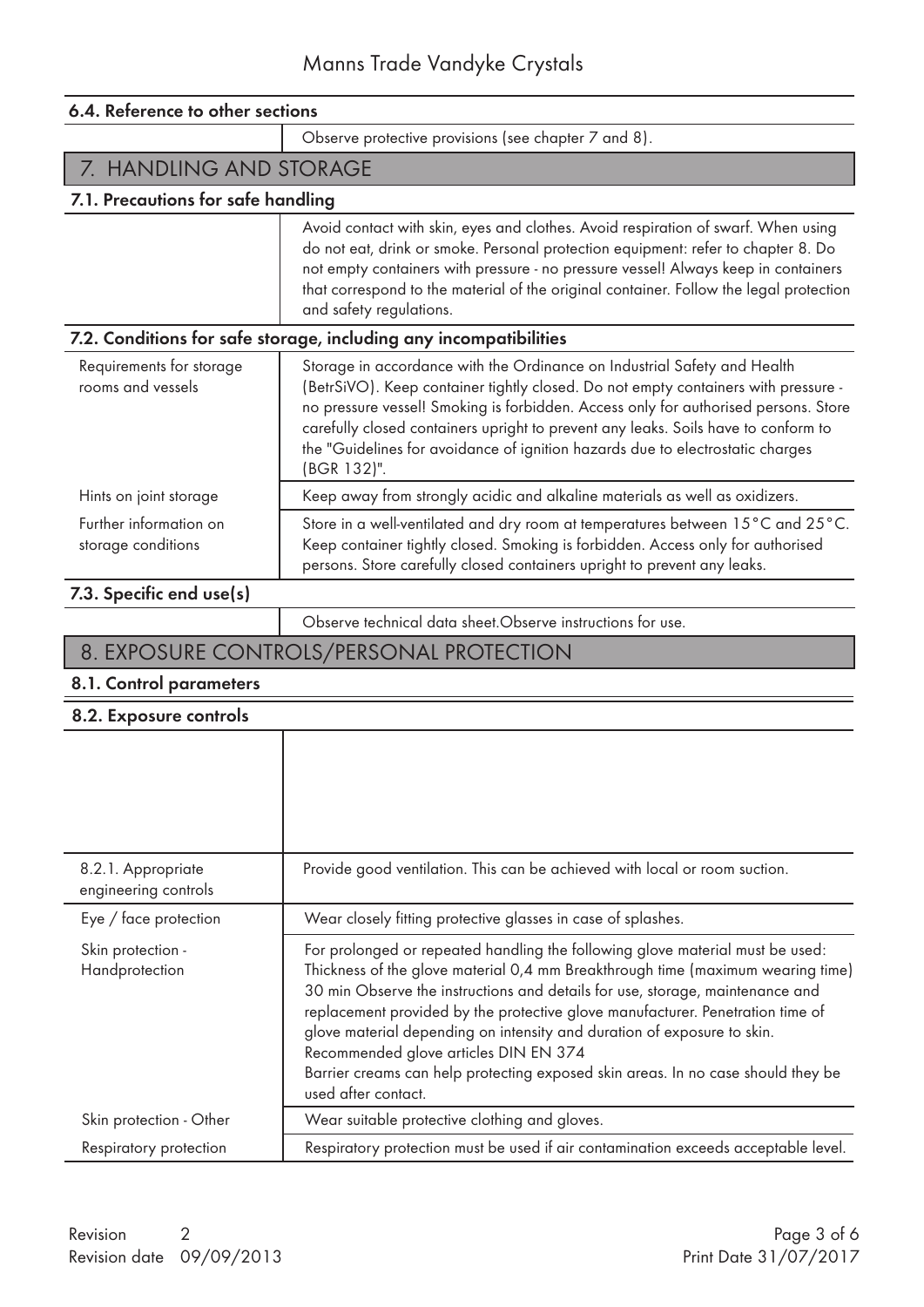# Manns Trade Vandyke Crystals

| Hygiene measures       | DO NOT SMOKE IN WORK AREA! Wash at the end of each work shift and<br>before eating, smoking and using the toilet. Wash promptly with soap & water if<br>skin becomes contaminated. Promptly remove any clothing that becomes<br>contaminated. Use appropriate skin cream to prevent drying of skin. When using<br>do not eat, drink or smoke. |
|------------------------|-----------------------------------------------------------------------------------------------------------------------------------------------------------------------------------------------------------------------------------------------------------------------------------------------------------------------------------------------|
| Environmental exposure | Do not allow to enter into surface water or drains. See chapter 7. No                                                                                                                                                                                                                                                                         |
| controls               | additional measures necessary.                                                                                                                                                                                                                                                                                                                |

# 9. PHYSICAL AND CHEMICAL PROPERTIES

# 9.1. Information on basic physical and chemical properties

| Appearance                  | Solid                  |
|-----------------------------|------------------------|
| Colour                      | As labeled             |
| Odour                       | Characteristic         |
| Odour threshold             | No data available      |
| рH                          | No data available      |
| Melting point               | No data available      |
| Initial boiling point       | $89^{\circ}$ C         |
| Flash point                 | $5^{\circ}$ C          |
| Evaporation rate            | No data available      |
| Flammability (solid, gas)   | No data available      |
| Vapour pressure             | No data available      |
| Vapour density              | No data available      |
| Relative density            | 1,30 g/cm <sup>3</sup> |
| Partition coefficient       | No data available      |
| Autoignition temperature    | No data available      |
| <b>Viscosity</b>            | Powder                 |
| <b>Explosive properties</b> | No data available      |
| Oxidising properties        | No data available      |
| Solubility                  | No data available      |
| 9.2. Other information      |                        |

# 10. STABILITY AND REACTIVITY

### 10.1. Reactivity

| 10.2. Chemical stability                 |                                                                                                                                                     |
|------------------------------------------|-----------------------------------------------------------------------------------------------------------------------------------------------------|
|                                          | Stable when applying the recommended regulations for storage and handling.<br>Further information on correct storage: refer to chapter 7.           |
| 10.3. Possibility of hazardous reactions |                                                                                                                                                     |
|                                          | Keep away from strong acids, strong bases and strong oxidizing agents to avoid<br>exothermic reactions.                                             |
| 10.4. Conditions to avoid                |                                                                                                                                                     |
|                                          | Stable when applying the recommended regulations for storage and handling.<br>Further information on correct storage: refer to chapter 7. Hazardous |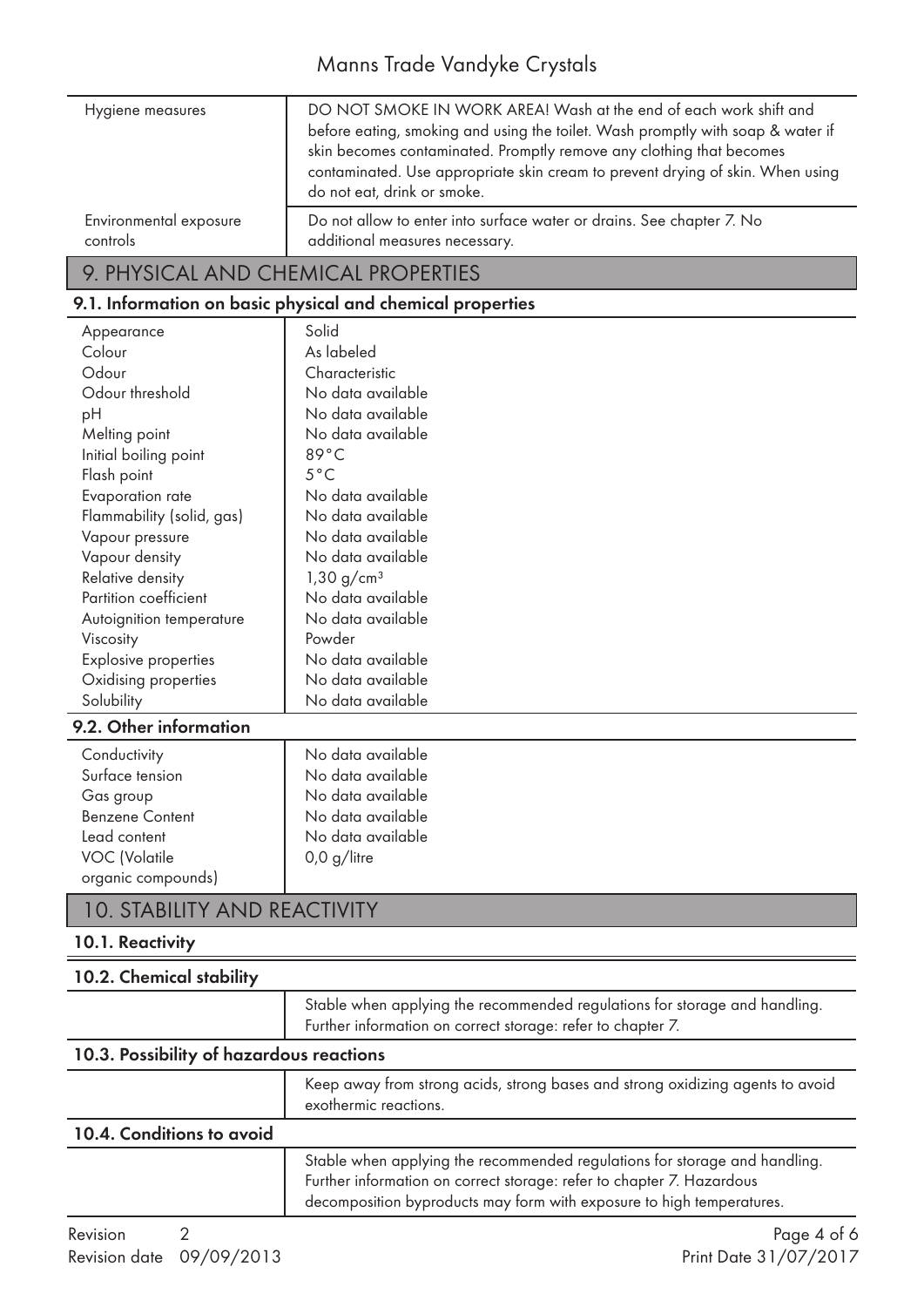#### 10.5. Incompatible materials

#### 10.6. Hazardous decomposition products

 Hazardous decomposition byproducts may form with exposure to high temperatures, e.g.: carbon dioxide, carbon monoxide, smoke, nitrogen oxides.

#### 11. TOXICOLOGICAL INFORMATION

#### 11.1. Information on toxicological effects

| Acute toxicity                          | Toxicological data are not available.                                                                                                                                                                                                                                                                                                     |
|-----------------------------------------|-------------------------------------------------------------------------------------------------------------------------------------------------------------------------------------------------------------------------------------------------------------------------------------------------------------------------------------------|
| Irritant and corrosive effects          | Toxicological data are not available.                                                                                                                                                                                                                                                                                                     |
| Sensitisation                           | Toxicological data are not available.                                                                                                                                                                                                                                                                                                     |
| Specific target organ toxicity          | Toxicological data are not available.                                                                                                                                                                                                                                                                                                     |
| Aspiration hazard                       | Toxicological data are not available.                                                                                                                                                                                                                                                                                                     |
| Practical experience/human<br>evidence  | Repeated or prolonged contact with the preparation may cause removal of natural<br>fat from the skin resulting in non-allergic contact dermatitis and/or absorption<br>through skin. Splashing may cause eye irritation and reversible damage.                                                                                            |
| Overall Assessment on CMR<br>properties | This substance does not meet the criteria for classification as CMR category 1 or 2<br>according to 67/548/EEC.<br>There is no information available on the preparation itself. The preparation has<br>been assessed following the conventional method of the Dangerous Preparations<br>Directive 1999/45/EC and has not been classified. |

### 12. ECOLOGICAL INFORMATION

| <b>Overall evaluation</b> | There is no information available on the preparation itself. Do not allow to enter<br>into surface water or drains. |
|---------------------------|---------------------------------------------------------------------------------------------------------------------|
|                           |                                                                                                                     |

### 12.1. Toxicity

#### 12.2. Persistence and degradability

#### 12.3. Bioaccumulative potential

#### 12.4. Mobility in soil

#### 12.5. Results of PBT and vPvB assessment

#### 12.6. Other adverse effects

### 13.DISPOSAL CONSIDERATIONS

| 13. DISPOSAL CONSIDERATIONS                                                   |                                                                                                                                                                                                                                                                        |
|-------------------------------------------------------------------------------|------------------------------------------------------------------------------------------------------------------------------------------------------------------------------------------------------------------------------------------------------------------------|
| General Information                                                           | When handling waste, consideration should be made to the safety precautions<br>applying to handling of the product.                                                                                                                                                    |
| 13.1. Waste treatment methods                                                 |                                                                                                                                                                                                                                                                        |
| Appropriate disposal/Product<br>Recommendation                                | Do not allow to enter into surface water or drains. This material and its container<br>must be disposed of in a safe way. Waste disposal according to EC directives<br>75/442/EEC and 91/689/EEC in the corresponding versions, covering waste<br>and dangerous waste. |
| List of proposed waste codes/<br>waste designations in<br>accordance with EWC | 080112<br>waste paint and varnish other than those mentioned in 080111                                                                                                                                                                                                 |
| Packaging Recommendation                                                      | Non-contaminated packages may be recycled. Vessels not properly emptied are<br>special waste.                                                                                                                                                                          |